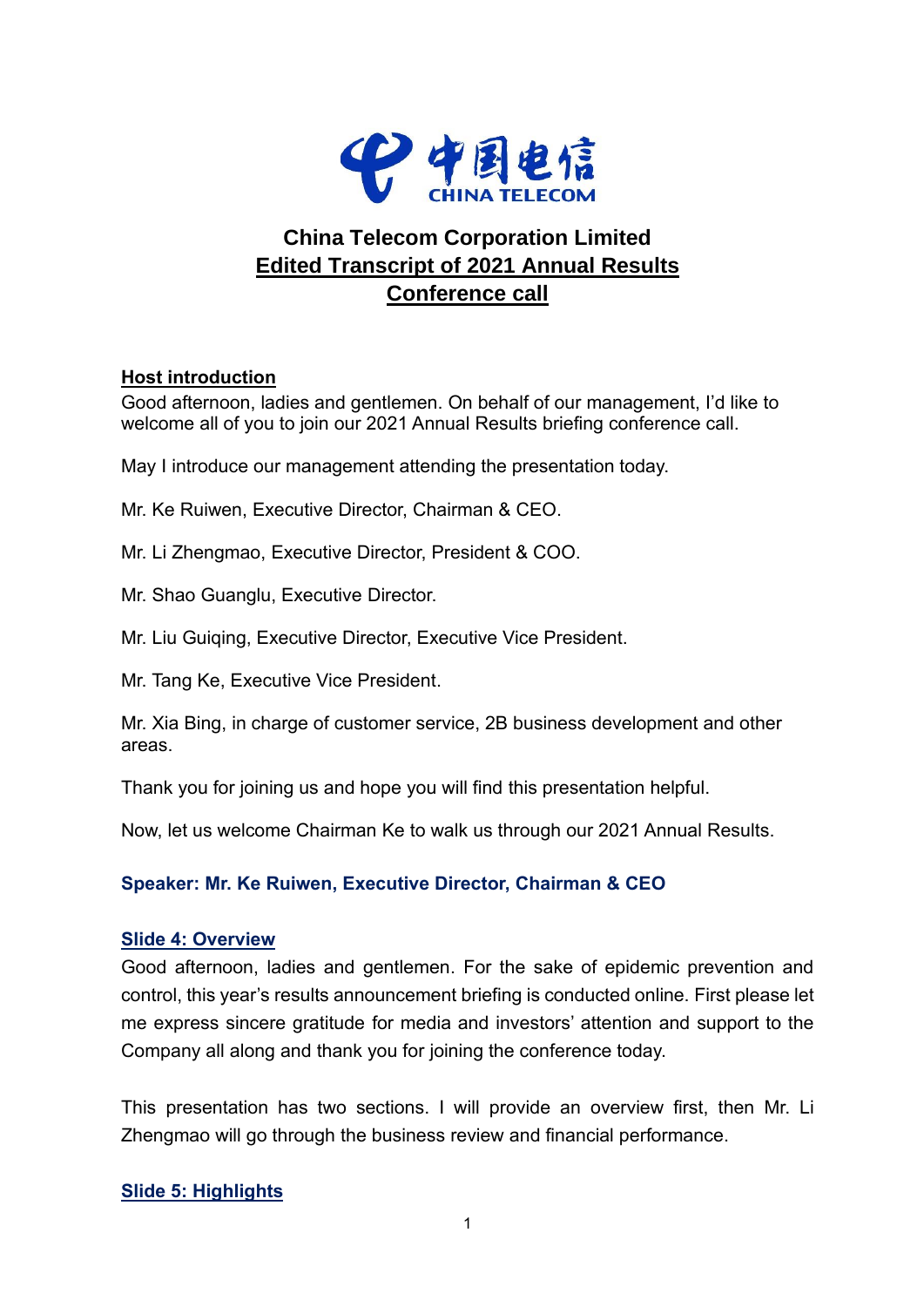We have six key development highlights in 2021:

- 1. Cloudification and Digital Transformation Strategy achieved prominent results while A share listing injected new impetus;
- 2. Integrated intelligent information services upgraded with revenue and net profit double-digit growths;
- 3. Strengthened leading edge in cloud-network integration and constructed green and secure infrastructure;
- 4. Increased dividend to reward shareholders and committed to create more corporate values;
- 5. Proactively completed new planning for sci-tech innovation to forge core competitiveness for future; and
- 6. Full implementation of Cloudification and Digital Transformation Strategy and deepen reform to foster high-quality development.

# **Slide 6: Successful A Share Listing Expanded Ecology, Deepened Reform and Strengthened Momentum**

On 20 August 2021, the Company's A Shares successfully listed on Shanghai Stock Exchange, and the Company marched towards a new stage of development. The Company leveraged the A-share listing by utilising the broader financing channel and introducing more flexible incentive schemes to implement the Cloudification and Digital Transformation Strategy, further strengthen sci-tech innovation, expedite the construction of intelligent integrated digital information infrastructure, continue to deepen corporate reforms, stimulate corporate development energy and intrinsic momentum, commence broader and deeper ecological collaboration, and continue to strengthen the capability of providing integrated intelligent information services, with an aim to build a service-oriented, technology-oriented and secured enterprise, and push forward corporate high-quality development with full force.

# **Slide 7: Double-digit Revenue and Net Profit Growths with Profitability Continuously Increased**

In 2021, the Company seized opportunities from digital economy, implemented the Cloudification and Digital Transformation Strategy, insisted on customer-oriented approach, and promoted profitable scale development, leading to significant enhancement of operating results with double-digit growth in operating revenues and net profit. Operating revenues were RMB439.6 billion, up 11.7% yoy; EBITDA up 4.2%; net profit up 24.5% to RMB25.9 billion.

## **Slide 8: Implemented Cloudification and Digital Transformation Strategy and**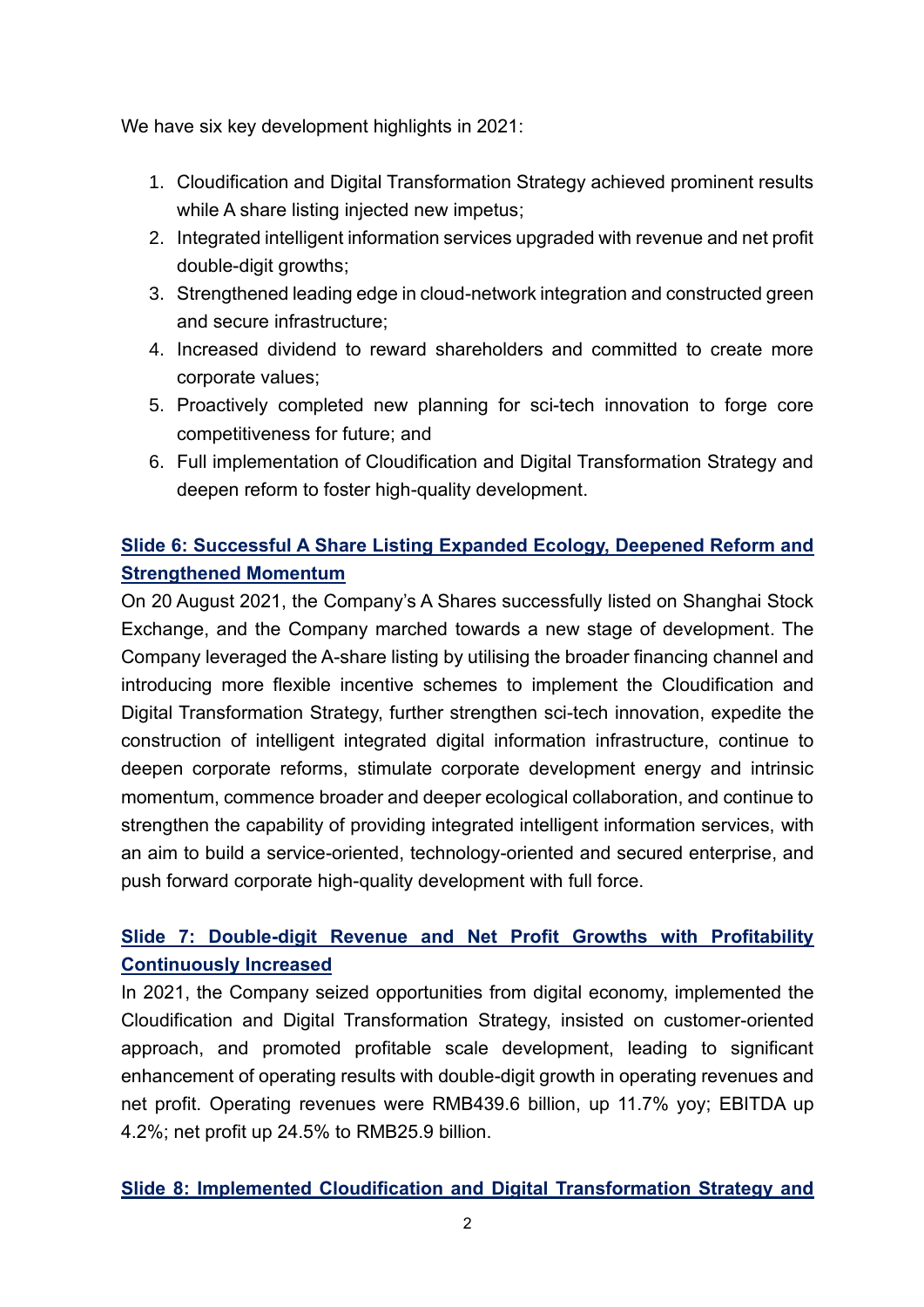### **Achieved New Results in High-quality Development**

The Company carried out "Cloudification & Digital Transformation" strategy which produced new results of high-quality development. In terms of overall results, comparable service revenues were above industry average for 5 consecutive years, profitability continued to increase with comparable net profit growth at 17.7%. The Company's mobile subs net add was industry no. 1 for 4 straight years; 5G penetration was also industry-leading; Smart Family revenues growth was 25.1%; Industrial Digitalisation revenue was nearly RMB100 billion, accounting for nearly a fourth of service revenues and revenue size was industry-leading; e-Surfing Cloud development exhibited strong momentum with revenue doubled. Placing high importance on customer service, the Company maintained industry-leading overall user satisfaction.

## **Slide 9: Wireline & Mobile Revenue Growth Accelerated and Industrial Digitalization Growth Doubled**

The Company's business divisions enjoyed accelerated revenue growth. Mobile Communications Service growth increased to 4.9%; Wireline and Smart Family Service revenues growth increased to 4.1%; comparable growth of Industrial Digitalisation revenue even doubled to 19.4%.

## **Slide 10: e-Surfing Cloud Fully Upgraded to Continue to Strengthen Competitiveness**

The Company's e-Surfing Cloud is developing rapidly with revenue growth at 102% and share in public cloud IaaS + PaaS market increased by 1.6 p.p. to 9.0%. In 2021, e-Surfing Cloud 4.0 achieved core technology breakthroughs with full upgrade to distributed cloud infrastructure and in product and servicing capability; together with 5G and AI, cloud migration of industries and clients' projects is supported with a focus on society management, eco-environment and other fields. During the year, China Telecom Cloud Technology Co. was established for effective consolidation of the Company's cloud computing resources; while shareholding diversification reform was also commenced by signing framework agreement to increase registered capital and shares with 4 large SOEs, with an aim to further boost the company's vitality.

## **Slide 11: Expedite Construction of Intelligent Integrated Digital Information Infrastructure**

Aiming at enhancing customer perception and expanding business use cases, the Company promoted precision cloud-network construction by building new digital information infrastructure that is high-speed and ubiquitous, aerial-ground in one, cloud-network integrated, intelligent and agile, green and low-carbon, secure and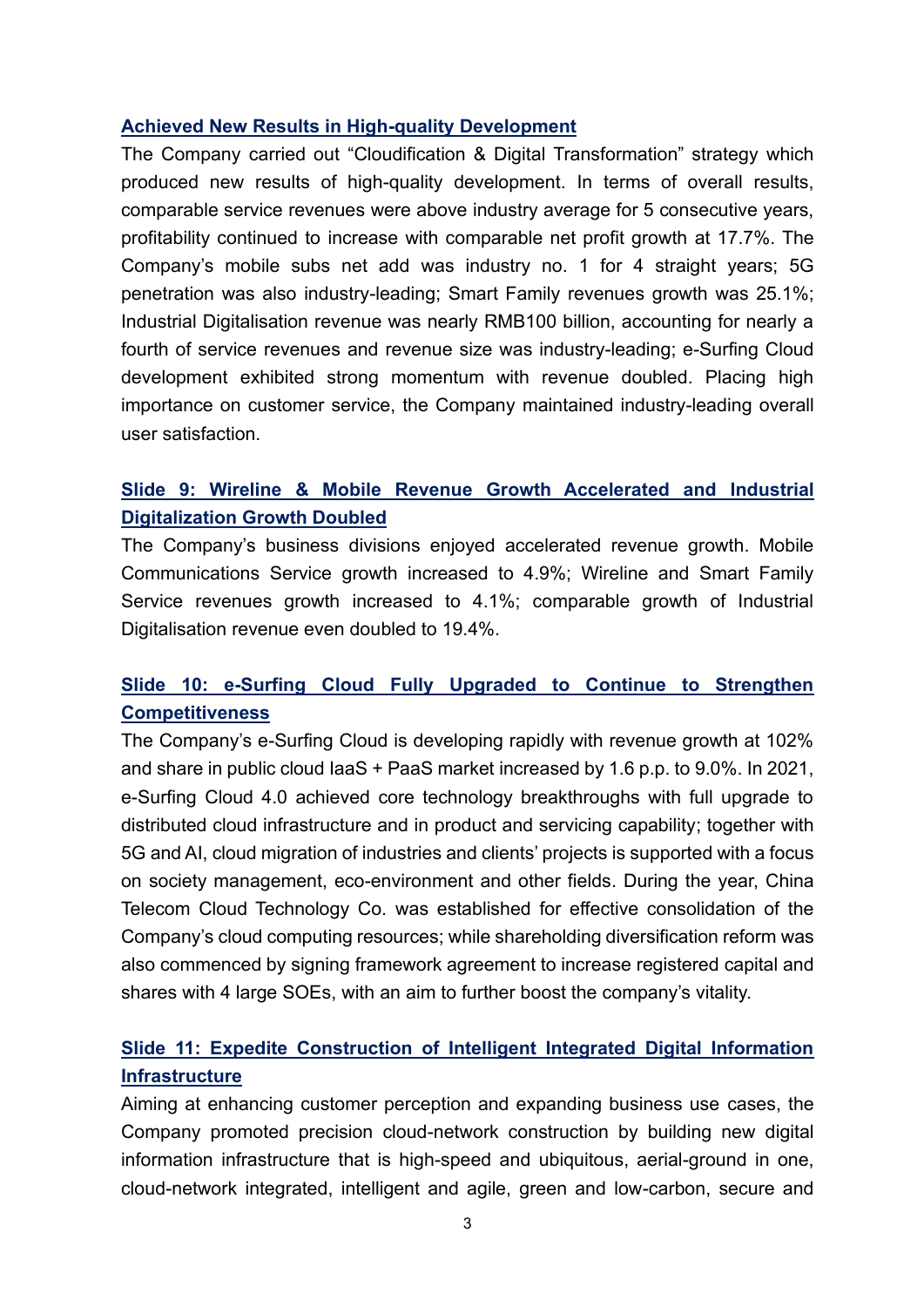controllable. The Company further consolidated the edge of cloud-network integration and strengthened the connectivity edge of holistic network covering land, sea, air and space; promoted efficiently-centralised IDC construction and operation with enhanced green operation capability by proactively introducing energy saving technology and optimising energy usage structure; established new-generation cloud-network operating system to enhance network intelligentisation capability and strengthen the edge of fundamental network, namely network adaptive to cloud, and intelligent and agile; constructed security defense system covering cloud, network, edge and terminal; built systems for e-Surfing Cloud capability establishment and servicing, and promoted upgrade of new businesses based on cloud-network integration.

## **Slide 12: Fully Leverage Cloud-Network Integration Edges to Foster "East-to-West Computing Resource Transfer" Implementation**

The Company leveraged the edge of cloud-network integration to conduct advanced planning of computing power network highly matched with the requirement of the "East-to-West Computing Resource Transfer" project. The Company built the cloudnetwork integrated computing power network structure in four layers, namely datacentre, DCI network, computing power and e-Surfing Cloud. The Company's over 700 IDC sites and the "2+4+31+X+O" layout perfectly matches that of the integrated national big data centre, while the 470,000 cabinets are industry-leading in scale. The Company also has an industry-leading high-speed DCI network with backbone bandwidth over 300Tbps, and a 320,000km artery of optical cable network, with DCI core nodes directly accessible to backbone network. The Company continued to ramp up computing power by advanced capacity expansion with 80% yoy increase in computing power planned in 2022. The Company's distributed e-Surfing Cloud boasts independent and controllable core technologies and strengthened ecological synergy to serve customers. The Company will continue to leverage cloud-network resources and edges to further expedite building industry-leading, secure and green computing power network and support the "East-to-West Computing Resource Transfer" project.

## **Slide 13: Progressive 5G Network Construction with Prominent Results in Cobuild and Co-share**

The Company pushed forward 5G network construction at a steady pace and continuously enhanced servicing capability. By end-2021 there were 690,000 5G BTS in use and 5G CAPEX for the year was RMB38 billion. In 2022, 5G network coverage will be further increased in depth and breadth with a 5G CAPEX budget of RMB34 billion, down 10.5% yoy, and over 990,000 5G BTS in use planned by year end. The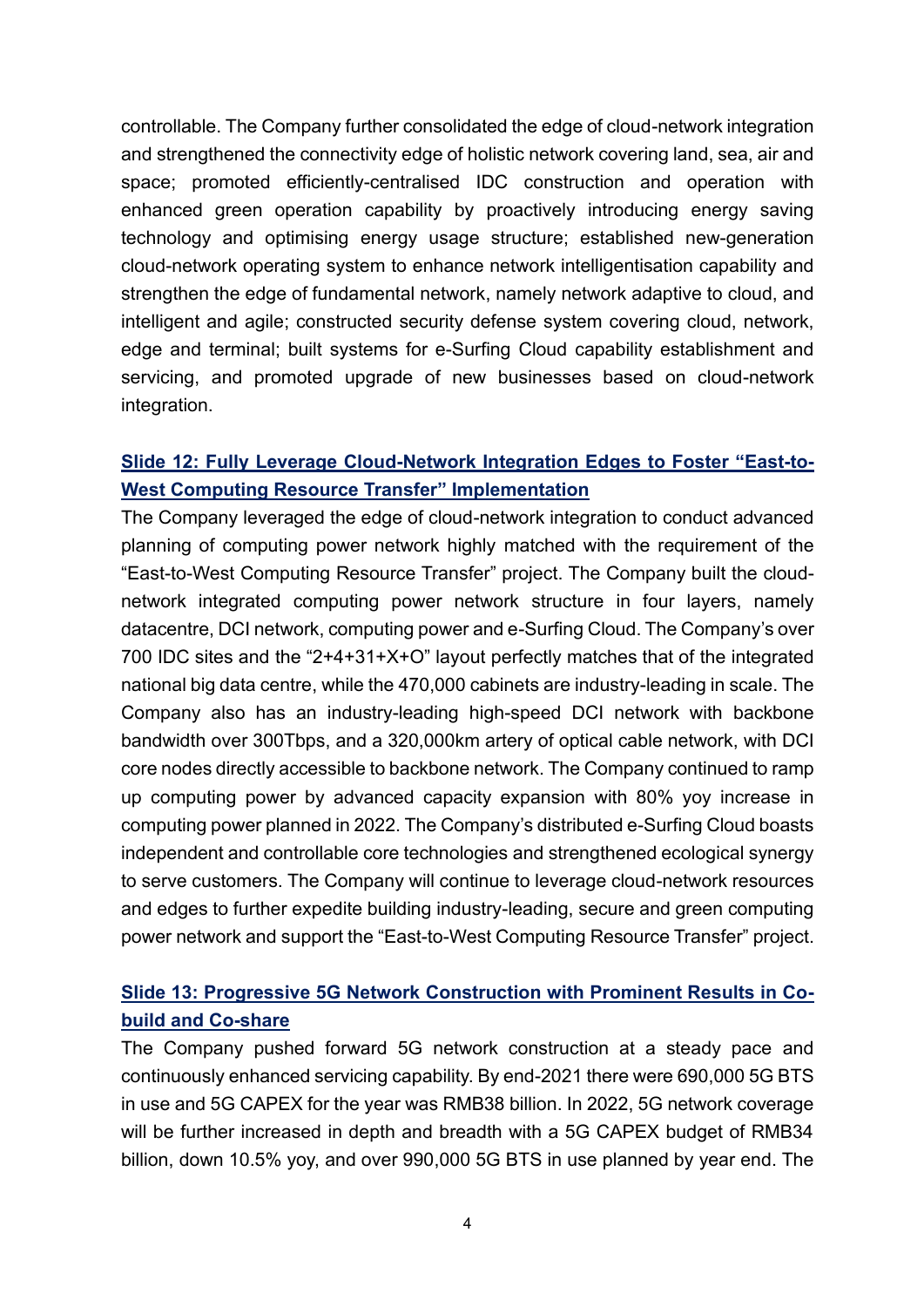Company will promote inter-operator network roaming and co-build and co-share among various operators.

The Company has already co-built and co-shared 1.35 million of 4/5G BTS with China Unicom so far, as well as 15,000km of trunk optical cable and 750,000km of local optical cable. Benefit of network resource co-build and co-share continued to exhibit with over RMB210 billion of CAPEX and over RMB20 billion of yearly OPEX saved in total for both companies.

## **Slide 14: Precision Investment to Strengthen Leading Edge of Intelligent Network**

The Company's CAPEX in 2021 was RMB86.7 billion, slightly below the RMB87.0 billion guidance at beginning of the year. CAPEX in 2022 is budgeted at RMB93.0 billion. 5G is still the focus of investment, yet with benefits from co-build and co-share, the CAPEX size and proportion decreases yoy. Meanwhile, the investment of the rapidly developing Industrial Digitalisation increased by 62% yoy and is the only area with increased proportion. Among which, IDC CAPEX will be RMB6.5 billion with 45,000 new cabinets added, and cloud resources CAPEX will be RMB14 billion with 160,000 new cloud servers added. In 2021, CAPEX-to-service revenues was 21.5%, down by 1.2p.p. The Company will strive to reduce CAPEX-to-service revenues ratio continuously.

#### **Slide 15: Dividend**

We are sincerely grateful to our shareholders, investors and analysts for their consistent support to and care of our development, and we look forward to marching forward hand in hand and sharing development results together. Honouring our earlier promise to the capital market, the Board of Directors recommends a final dividend of RMB0.170 per share for 2021 with a 60% payout ratio, and interim dividend will be declared from this year on. Going forward, we will seize the digital economy development opportunities and take due account into shareholders' returns, cash flow and capital requirement for future development, to strive to deliver good returns to shareholders.

# **Slide 16: Proactively Completed New Planning for Sci-tech Innovation to Forge Core Competitiveness for Future Development**

The Company strives to drive corporate high-quality development by sci-tech achievements, and to take concrete steps towards becoming a leading sci-tech company. On one hand we completed the planning of RDO-based sci-tech innovation R&D system by penetrating network, AI, security, quantum and other key core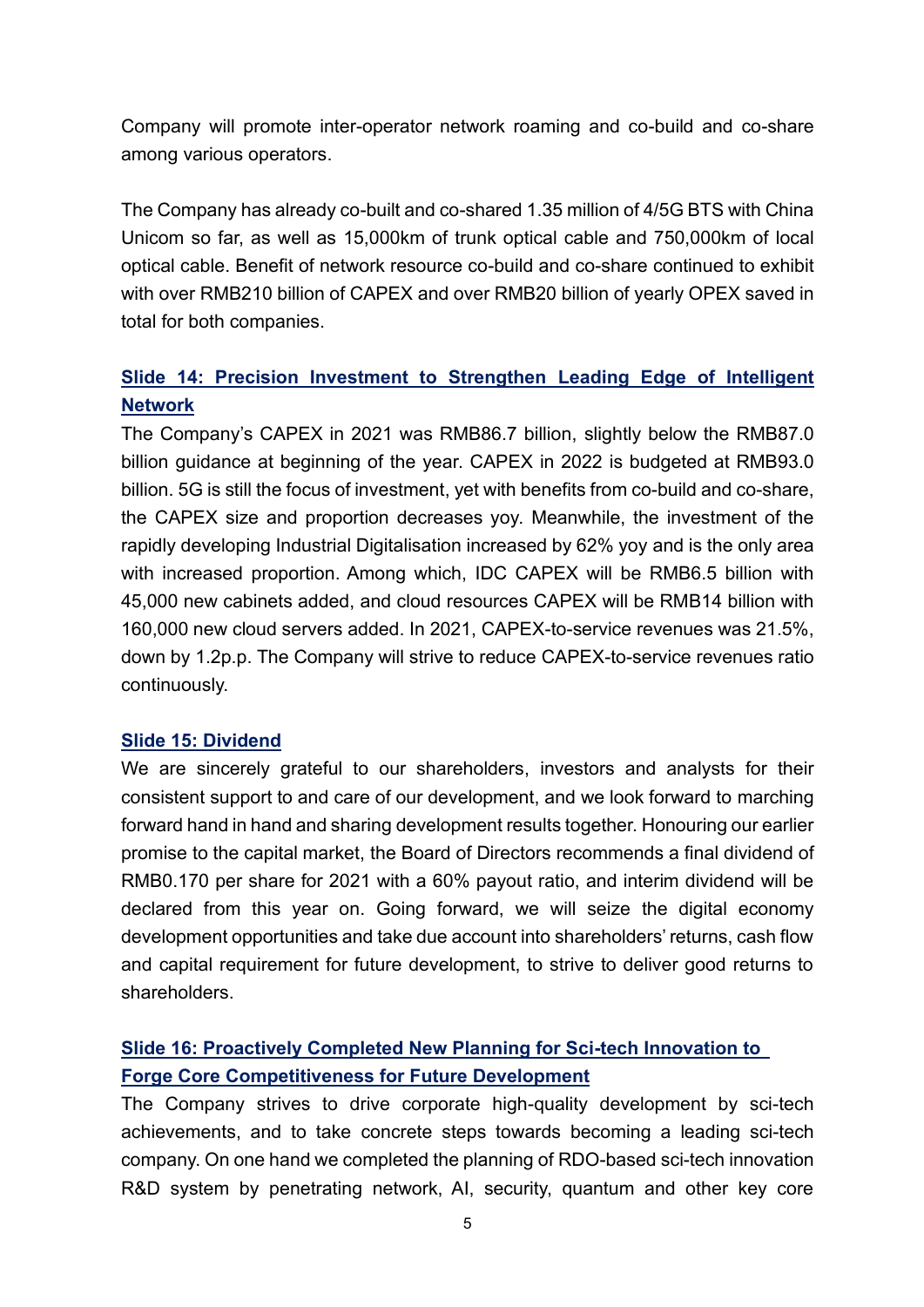technologies through applied fundamental research, applied technological R&D and operating development, while on the other conducted problem tackling on core technologies in 4 key areas, and joined forces with partners on sci-tech innovation R&D, in a view to forge core competitiveness for future development with sci-tech innovation.

## **Slide 17: Enhance Green Operation Capability to Endow Green Development in Economy and Society**

The Company insists on green development ideals and firmly promote green development by applying green and low-carbon concepts to the whole process and various links in production and operation. We support low-carbon production and green living in network construction areas including cloud-network, datacentre and computing power, as well as energy supply, supply chain and other business operation areas. The Company implemented the "1236" action plan for carbon dioxide peaking and carbon neutrality and continued to enhance green operating capability and empower the green development of the economy and society.

## **Slide 18: Seize Digital Economy Development Opportunities to Continue Deepening of Corporate Reform**

The Company seized digital economy development opportunities and continued to deepen corporate reform. Internally, reform on mechanism, 2B business system, professional companies and local network was promoted, and resource allocation was optimised to boost corporate vitality and motivation. Externally, A-share listing was completed, cloud company restructuring was commenced, ecologies on R&D, sectors and industries were expanded, and cooperation on R&D, business, capital and other areas was conducted with partners. Hence, development momentum was further strengthened.

## **Slide 19: Fully Implement Cloudification and Digital Transformation Strategy with High-quality Development to Foster Value Enhancement**

Looking forward, we will fully implement Cloudification and Digital Transformation Strategy to forge a service-oriented, technology-oriented and secured enterprise, strengthen existing differentiation edges, and create value for customers, shareholders and the company.

My part ends here, and Mr. Li Zhengmao will walk you through our business and financial performance.

#### **Speaker: Mr. Li Zhengmao, Executive Director, President & COO**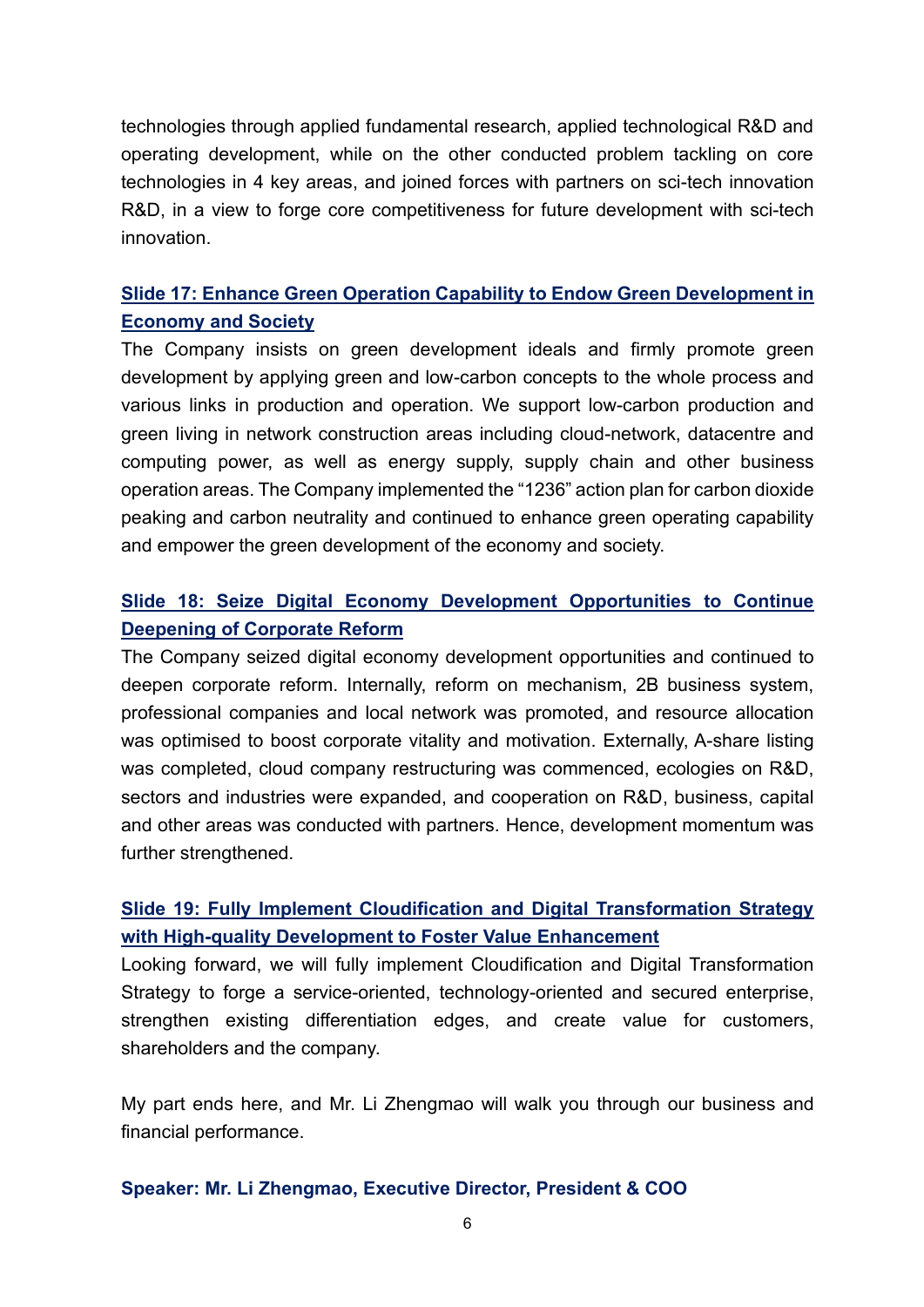### **Slide 20: Business Review & Financial Performance**

Thank you, Chairman Ke. I shall now discuss our business and financial performance in 2021.

## **Slide 21: Mobile Communications Service Maintained Steady Growth in Scale and Quality**

Mobile business grew in both scale and quality in 2021. On scale, mobile and 5G subs scale continued to expand with accelerated pace as mobile subs net add increased 38.6% yoy, and 5G sub scale even increased by 117%. The Company continued to enrich 5G application and privilege system, and the data traffic of 5G network subs was substantially higher than package subs, with 5G network sub DOU at 24.1 GB by year end. Driven by 5G and sub growth, handset Internet access revenue increased 7.4%. On quality, mobile ARPU continued to go up by 2.0% yoy, showing the driving force of 5G and the result of the Company's effort to upgrade terminals, applications and channels, effectively enhancing both scale and quality of subscribers.

#### **Slide 22: Wireline and Smart Family Service Contribution Continued to Increase**

The Company seizes families' demand for digital living by providing diversified products and quality services, leading to increasing revenue contribution from Wireline and Smart Family Service. Smart Family and broadband access revenues grew 25.1% and 6.5% respectively, while subscriber quality and value continued to increase concurrently, with Gbps penetration increased by 5.9p.p. to 7.7% yoy, and broadband access ARPU increased 1.3% yoy, while broadband blended ARPU grew 3.4% yoy as the rapidly expanding family informatised applications further added RMB7 to the ARPU.

Smart Family services were upgraded to whole-home intelligent integrated solutions with rapidly increasing penetration, and was linked with Smart Communities and Digital Villages, with 19,000 Smart Communities and 41,000 Digital Villages developed in the year, injecting momentum to business development.

## **Slide 23: Industrial Digitalisation Became Key Growth Driver with Accelerating Reform to Strengthen Leadership**

The Company's Industrial Digitalisation revenue scale continued to lead in industry and was the Company's biggest growth engine, as contribution to incremental service revenues increase by 5.7p.p. to over 50%, and that to total service revenues further increased to 24.6%. The Company strives to increase Industrial Digitalisation's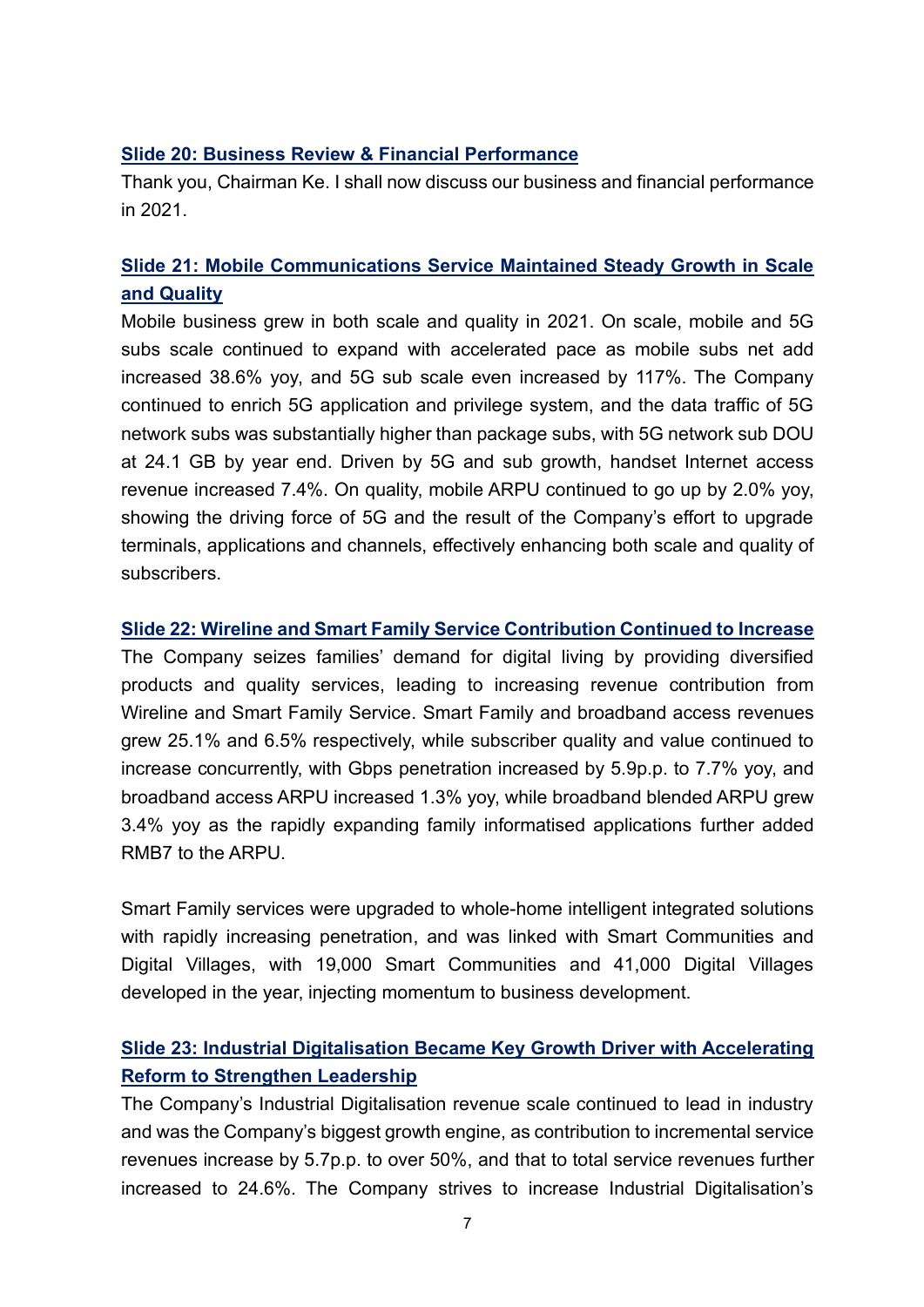contribution to service revenues to over 30% in the next 3 years.

Over the years, the Company explored extensively in thousands of industries and accumulated rich experience servicing 2B customers and gained customers' support and trust. In 2021 the Company served 10 million customers in various industries and 11 million of mid/small/micro-sized enterprises and worked with over 3,000 ecological partners. The Company will keep pursuing perfection and deepen 2B business reform to further strengthen competitiveness and development momentum of Industrial Digitalisation.

# **Slide 24: Expedite Developing Benchmark Projects and Extensively Replicate 5G 2B Use Cases**

The Company expedited development of 5G 2B business with nearly 200 benchmark projects built, over 1,000 replicated projects and over 1,200 5G customised network projects launched in the year. These projects cover chemicals, steelmaking, mining, ports, manufacturing and other industries. In 2022 the Company will fully leverage 5G features of massive connectivity, high speed, low latency, data security, etc., to achieve full in-depth coverage of 15 key industries such as industrials and government administration, and target to launch 1,500 to 2,000 customised network projects.

## **Slide 25: Enhance Differentiation Edges and Capabilities to Foster Rapid Growth of Cloud Business**

The Company's e-Surfing Cloud ranked No. 1 in industry in government administration (public cloud) market share, boasting more than 50 independent and self-controlled key core technologies and over 200 products. With over 10,000 selfowned and customers' facility rooms, diverse edge cloud products and solutions, as well as extending computing power to edge nodes, the Company satisfies customers' demand for data residency and ultra-low latency. The Company's e-Surfing Cloud has served over 2 million corporate customers so far, and will focus on government, large/mid-sized enterprises, finance, manufacturing, healthcare, education and other sectors in supporting customers for cloud migration and drive continuous rapid growth of cloud business.

## **Slide 26: Launch e-Surfing Internet of Video Things to Forge New Growth Engine**

e-Surfing Internet of Video Things is the Company's 5<sup>th</sup> fundamental network with nationwide coverage and integrating AI, cloud, computing power and other capabilities. IoVT provides new video security service with e-Surfing Webcam and e-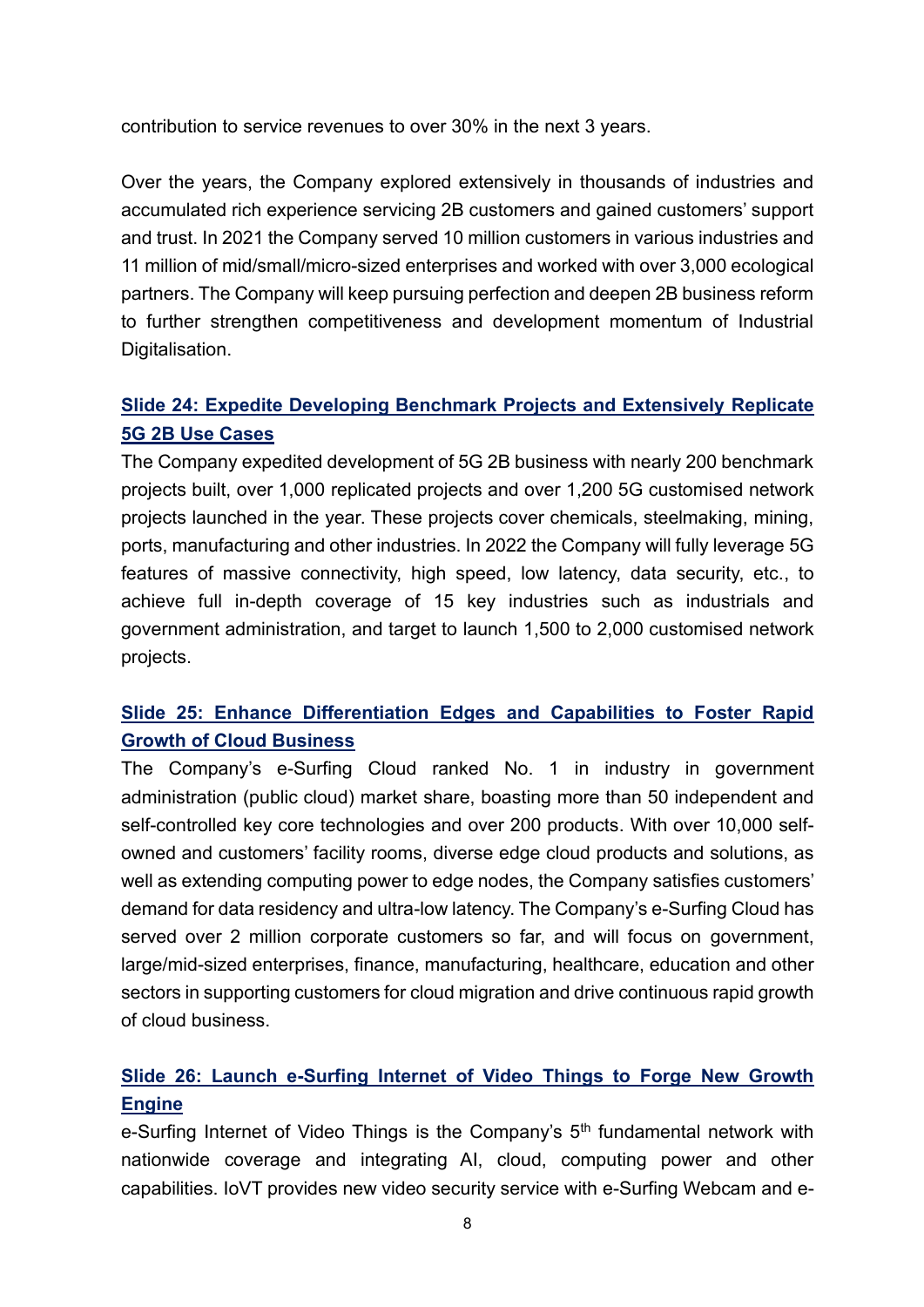Surfing Cloud Eye targeting 2C/2H and 2B customers respectively. e-Surfing Webcam already has over 20 million subs, up 1.3 times yoy, and revenue soared 2.2 times yoy. Now, IoVT service covers over 31 provinces and 40,000 communities.

## **Slide 27: Network and Information Security Capability Steadily Enhanced with Continuous Expansion in Security Products and Services Portfolio**

The Company continued to enhance cloud-network security defense capability, and multiple provincial branches selected as MIIT's demonstrative centres of security innovation for 5G Applications.

The Company is planning to build a security capabilities pool comprising cloud, network, edge and terminals covering 31 provinces, and a security core with architectural and logical unity.

Security products and services continued to expand, with edges in cloud-network, security and data resource aggregated to build a network security protection platform, to provide industry-leading customised security services.

### **Slide 28: Precision Initiatives to Enhance Cost Efficiency**

During the year, the Company continued precision initiatives to enhance cost efficiency. The Company seized digital economy development opportunities to enhance input in key areas while also strengthened efficiency uplift, and OPEX increased 12.0% yoy.

Allocation on network operation capability buildup increased appropriately to enhance user perception and 5G and support Industrial Digitalisation development, and to increase network quality.

Input for recruiting high-tech talents, incentives for frontline staff as well as high performance teams increased for better motivating employees.

Allocation on R&D increased to promote sci-tech innovation.

Marketing resources also moderately increased to expedite scale development to seize 5G development opportunities.

### **Slide 29: Enhanced Financial Strength**

The Company's financial strength continued to enhance, capital structure was sound, debt level remained healthy, as total debt decreased by 69.1% yoy, while total debt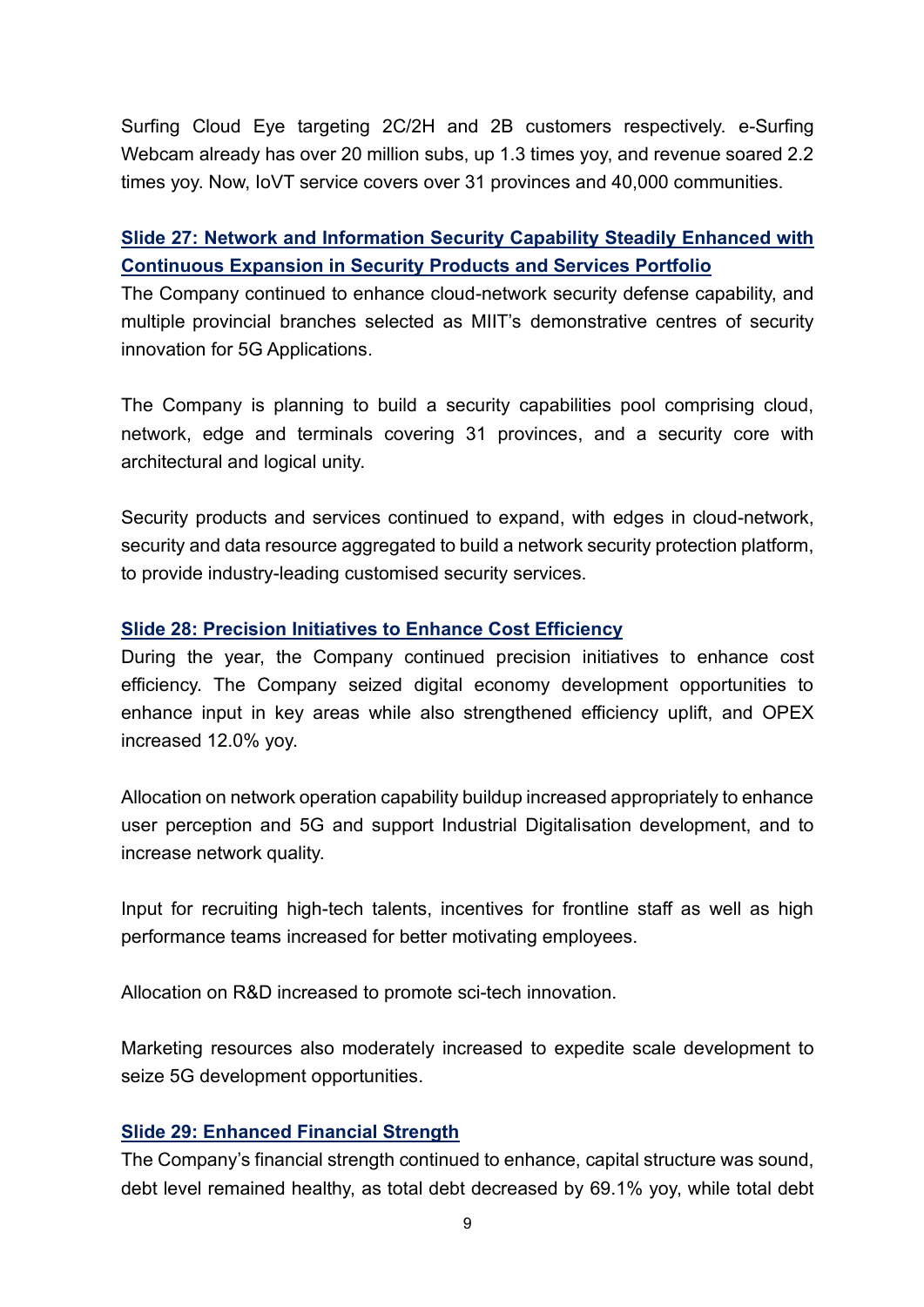to total capitalisation ratio dropped 5.4p.p. Cashflow was abundant as free cash flow increased 6.0p.p. to RMB15.1 billion. The solid capital structure is poised to strongly support our sustainable development in future.

# **Slide 30: Proactively Implementing Social Responsibilities and Optimizing Corporate Governance**

The Company is committed to fulfill ESG responsibilities, strengthen governance mechanism and enhance ESG performance.

On environment, the Company launched the "1236" action plan for carbon dioxide peaking and carbon neutrality, while the network co-build and co-share reduced yearly carbon dioxide emission by over 6 million tons. In 2021 overall energy consumption per unit of information flow reduced 8.3%, and the targets for 2022 and 14th Five-Year Plan are to reduce by 8% and 22% respectively, in a view to support environment protection.

On society, the Company proactively promoted the construction of digital families, Smart Communities and Digital Villages, and leveraged new information communications technologies to support sci-tech-based anti-epidemic measures and normalised epidemic prevention and control; insisted on customer-oriented approach and continued to enhance servicing capability and earnestly built the reputation and image of "China Telecom is trustworthy".

Insisting on people-oriented approach, the Company deeply cared for its employees and strived to achieve mutual growth of employees and the Company.

On corporate governance, the Company continued to promote modernisation of corporate governance system and capability, to strengthen the foundation of corporate high-quality development.

## **Slide 31: Expansion and Upgrade with Full Promotion of High-quality Development**

In 2022, the Company will fully implement the Cloudification and Digital Transformation Strategy, step up sci-tech innovation, expedite scale development in a customer-oriented approach, expedite construction of safe digital information infrastructure, fully deepen corporate reform, insist on green and low-carbon development, enhance profitability and efficiency, strengthen corporate governance, and continue uplifting corporate value.